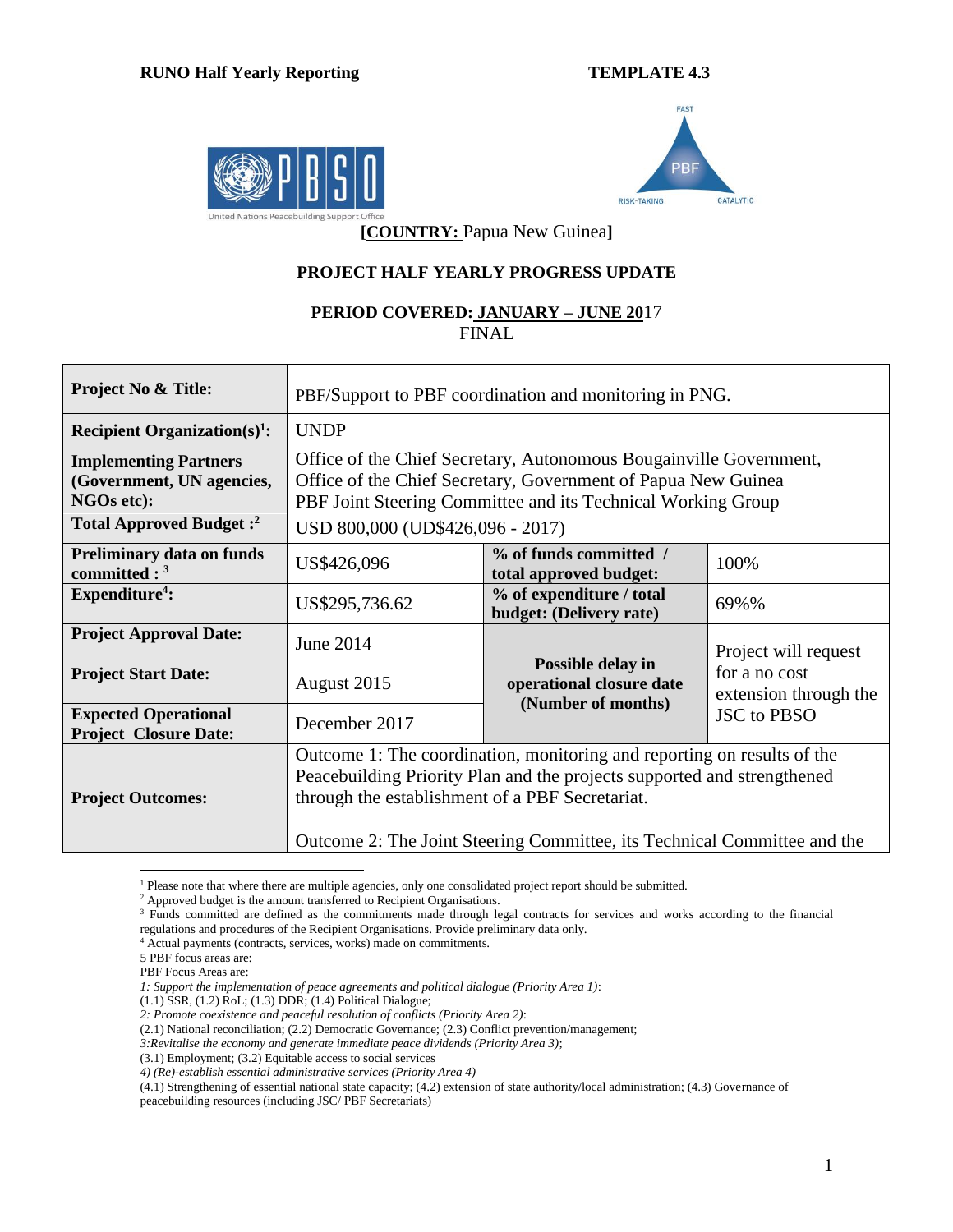|                                    | Office of the Resident Coordinator of the United Nations system are         |
|------------------------------------|-----------------------------------------------------------------------------|
|                                    | supported to play their role of strategic direction and monitoring and      |
|                                    | evaluation of the implementation of the Peacebuilding Priority Plan.        |
| <b>PBF</b> Focus Area <sup>5</sup> |                                                                             |
| (select one of the Focus Areas)    | 4.3) Governance of peacebuilding resources (including JSC/PBF Secretariats) |
| listed below)                      |                                                                             |

 $\overline{a}$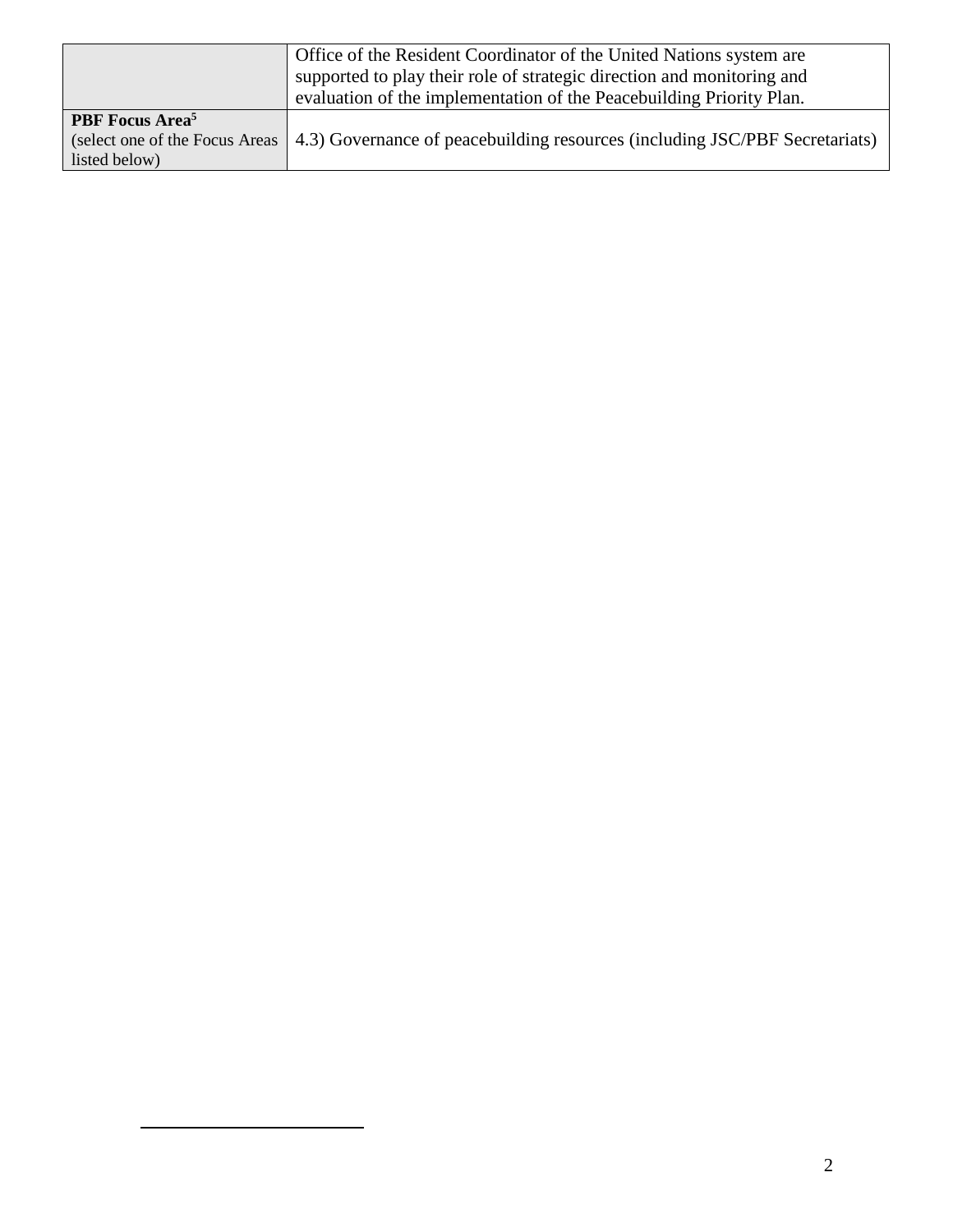## **Qualitative assessment of progress**

| For each intended outcome,                                                                                         | <b>Outcome 1:</b>                                                                                                                                                                                                                                                                                                                                                                                                                                                                                                                                                                                                                                                                                                                                                                                                                                                                                                           |
|--------------------------------------------------------------------------------------------------------------------|-----------------------------------------------------------------------------------------------------------------------------------------------------------------------------------------------------------------------------------------------------------------------------------------------------------------------------------------------------------------------------------------------------------------------------------------------------------------------------------------------------------------------------------------------------------------------------------------------------------------------------------------------------------------------------------------------------------------------------------------------------------------------------------------------------------------------------------------------------------------------------------------------------------------------------|
| provide <b>evidence</b> of progress                                                                                | The outcome for this project is effective coordination, monitoring and reporting on the results of the                                                                                                                                                                                                                                                                                                                                                                                                                                                                                                                                                                                                                                                                                                                                                                                                                      |
| during the reporting period.                                                                                       | Peacebuilding Priority Plan (PPP) and its PRF projects. During this reporting period, there is evidence                                                                                                                                                                                                                                                                                                                                                                                                                                                                                                                                                                                                                                                                                                                                                                                                                     |
| In addition, for each outcome<br>include the outputs achieved.<br>(1000 characters max per<br>outcome.)            | of effective coordination of project activities including rolling out of the PPP M&E Plan and the<br>Results Framework for all the projects. M&E tools have been developed for community based level<br>monitoring. There has been consistent accountability on the part of both governments and other<br>partners like the Bougainville Women's Federation and the Patupatuai Centre for Rehabilitation have<br>all benefited from the monitoring tools provided by the project with clear indicators and targets to<br>gauge the progress of their work and to strengthen coordination and accountability.<br><b>Outcome 2:</b>                                                                                                                                                                                                                                                                                           |
|                                                                                                                    | <b>Outcome 3:</b>                                                                                                                                                                                                                                                                                                                                                                                                                                                                                                                                                                                                                                                                                                                                                                                                                                                                                                           |
|                                                                                                                    | <b>Outcome 4:</b>                                                                                                                                                                                                                                                                                                                                                                                                                                                                                                                                                                                                                                                                                                                                                                                                                                                                                                           |
| Do you see evidence that the<br>project is having a positive<br>impact on peacebuilding?<br>(1000 characters max.) | This project's added value is the effective exercising of its mandate to coordinate monitor and evaluate<br>and report for all the projects of the Peacebuilding Priority Plan. With continuous dialogue and<br>coordination meetings with partners, there has been consistent improvement in UNDP partner<br>relations, which has significantly strengthened local ownership of the projects. 56% of key partners<br>(UN, ABG, BWF, NCW, BHOR, DBPAI, and BPS) have all reported that they are satisfied with the<br>mentoring provided by the PBF Secretariat with support from the other project staffs. During this<br>reporting period, about 70% of reports submitted by partners show sex disaggregated data for all PBF<br>activities. The successful transfer of skills set to grassroots communities on Community Based<br>Monitoring of project activities is a remarkable achievement for UNDP in Bougainville. |
| Were there catalytic effects                                                                                       | The need for setting up the PBF Secretariat, was to provide for regular consistent and accurate                                                                                                                                                                                                                                                                                                                                                                                                                                                                                                                                                                                                                                                                                                                                                                                                                             |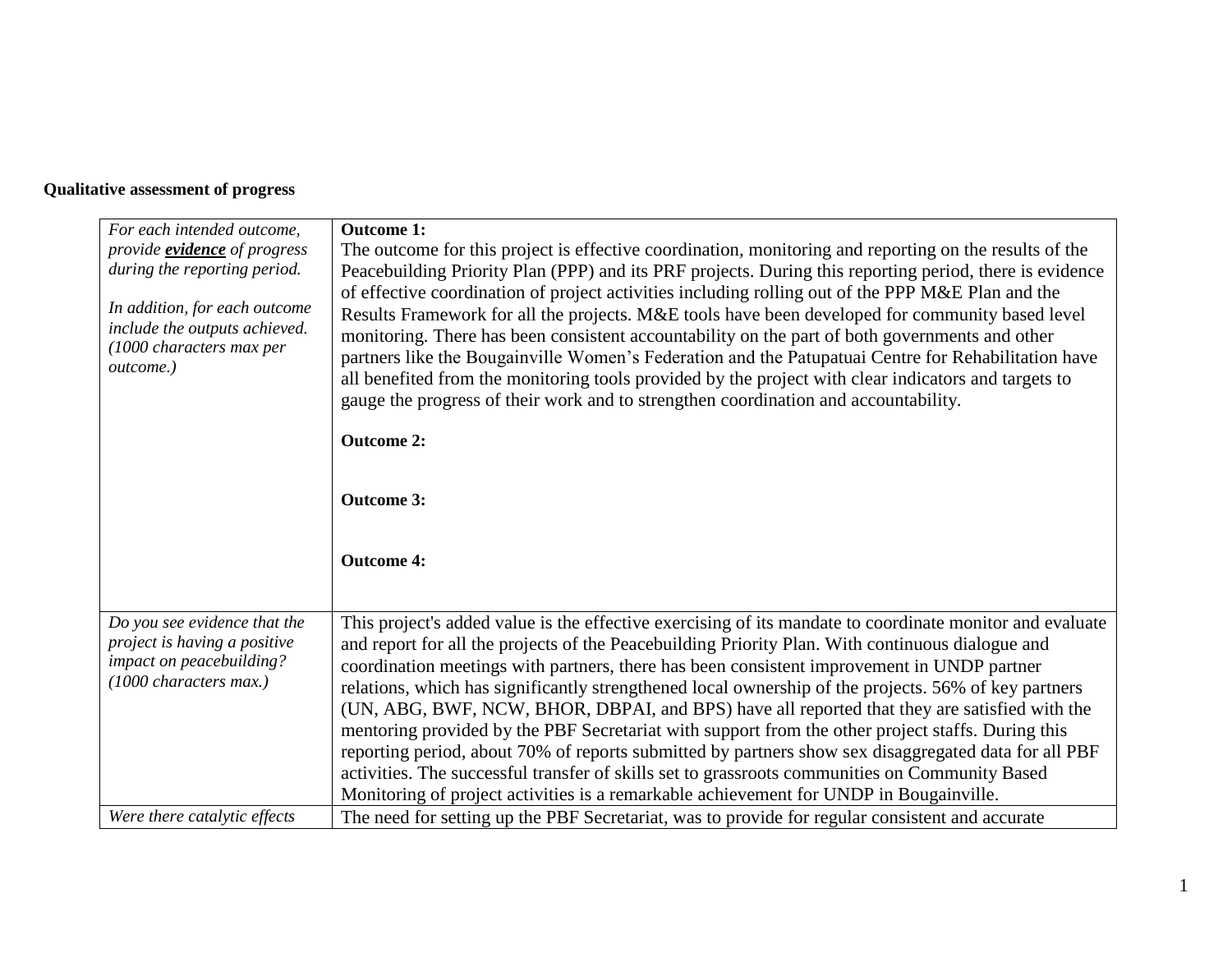| from the project in the period<br>reported, including additional<br>funding commitments or<br>unleashing/ unblocking of any<br>peace relevant processes?<br>(1000 characters max.) | reporting based on findings from effective monitoring and evaluation of all PBF project activities.<br>This has been done unswervingly since the inception of the Priority Plan Projects. The catalytic effect<br>the secretariat project contributed to, was the introduction of effective monitoring and reporting to<br>partners NGOs which was quickly embraced. The same will be done for the ABG government system<br>under the Letter of Agreement. This will be an entirely new culture across the government system.<br>Consistent monitoring and situational analysis of the risks in the project environment informed<br>UNDP's decision making in adopting new project implementation strategies and approaches to ensure<br>project outcomes are achieved within the stipulated timeframes. |
|------------------------------------------------------------------------------------------------------------------------------------------------------------------------------------|----------------------------------------------------------------------------------------------------------------------------------------------------------------------------------------------------------------------------------------------------------------------------------------------------------------------------------------------------------------------------------------------------------------------------------------------------------------------------------------------------------------------------------------------------------------------------------------------------------------------------------------------------------------------------------------------------------------------------------------------------------------------------------------------------------|
| If progress has been slow or<br>inadequate, provide main<br>reasons and what is being<br>done to address them.<br>(1000 characters max.)                                           | Under this project, because there was only one activity planned for this first six months of<br>implementation in 2017, progress have been on track as captured in the matrix below.                                                                                                                                                                                                                                                                                                                                                                                                                                                                                                                                                                                                                     |
| What are the main<br>activities/expected results for<br>the rest of the year?<br>(1000 characters max.)                                                                            | For the next reporitng period, the Secretariat will continue to ensure consistency in coordination,<br>monitoring and reporting but also in mainstreaming human rights into the monitoring and reporting<br>mechanisms of partners. A Joint Steering Committee (JSC) meeting was planned for June this year<br>but was deferred by national government to after the 2017 National Elections. A PBF Technical<br>Committee meeting will however be held this June, to address key issues of the Referendum,<br>Weapons Disposal and the Joint Review of Autonomy Arrangements which are the major provisions<br>of the Bougainville Peace Agreement that require joint decision making.                                                                                                                   |
| Is there any need to adjust<br>project strategies/<br>duration/budget etc.?<br>(1000 characters max.)                                                                              | There is a need for a mid-term review of the Priority Plan implementation. This mid-term review will<br>be conducted with the intent of assessing the progress of the PPP and its projects, its impact on<br>peacebuilding in PNG and Bougainville and to also provide justification to the JSC and PBSO for a<br>no-cost extension to ensure that project outcomes are fully achieved. Because the Priority Plan was<br>approved in 2014, and the funds drawn down in August 2015, there is need to make some time<br>adjustments as required, to ensure that programatic activities under the PRFs are fully implemented. It<br>is envisaged that the mid-term review will be conducted in July this year which will throw light on<br>what amount of time would be needed to complete the programme.  |
| What is the project budget<br>expenditure to date<br>(percentage of allocated<br>project budget expensed by the                                                                    | This project has a total expenditure rate of 69% of the total approved budget for 2017.                                                                                                                                                                                                                                                                                                                                                                                                                                                                                                                                                                                                                                                                                                                  |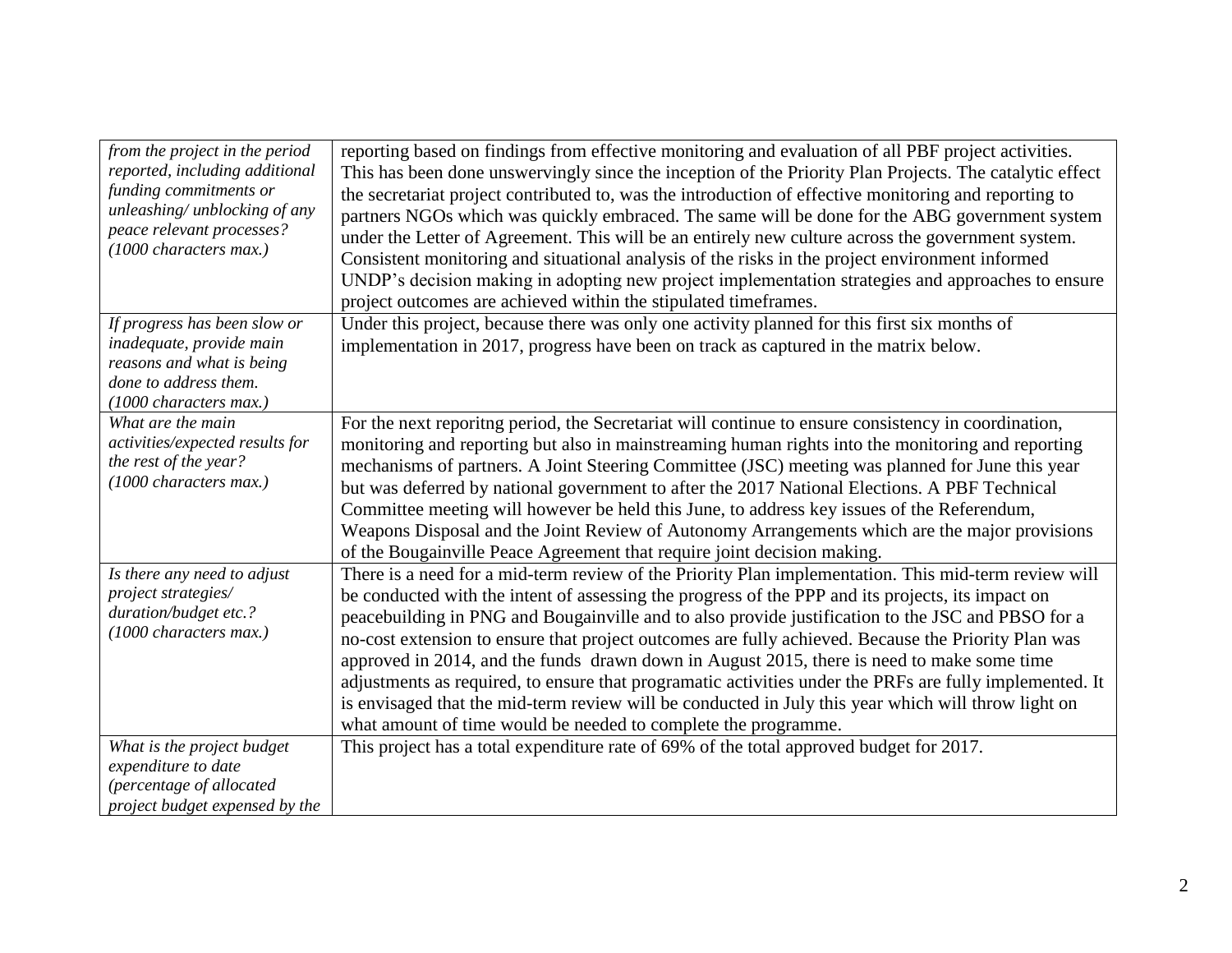| date of the report) $-$        |  |
|--------------------------------|--|
| preliminary figures only?      |  |
| $(1000$ characters max.)       |  |
| Any other information that the |  |
| project needs to convey to     |  |
| PBSO (and JSC) at this stage?  |  |
| $(1500$ characters max.)       |  |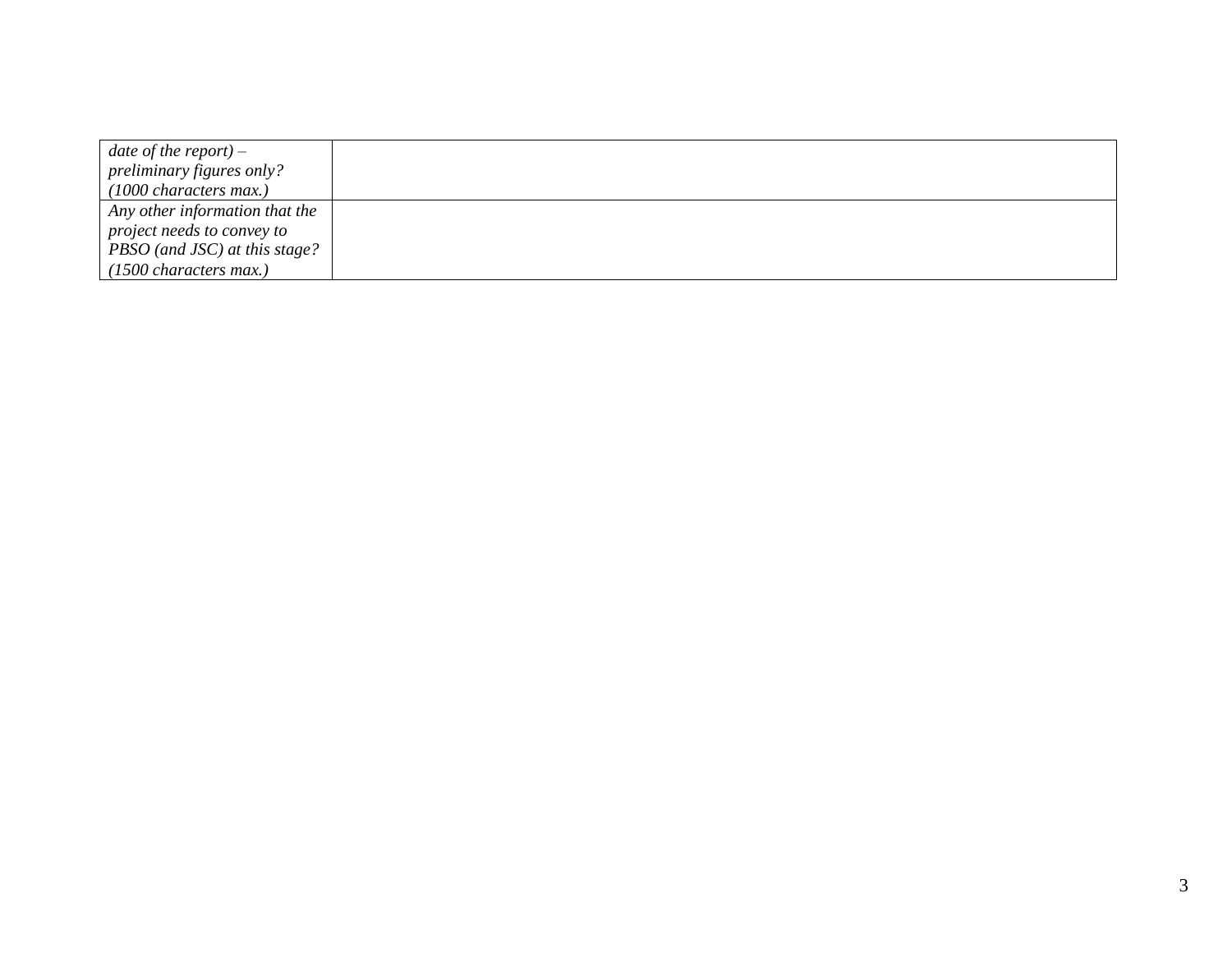**INDICATOR BASED PERFORMANCE ASSESSMENT***: Using the Project Results Framework as per the approved project document- provide an update*  on the achievement of key indicators at both the outcome and output level in the table below. Where it has not been possible to collect data on indicators, state this *and provide any explanation in the qualitative text above.* (250 characters max per entry)

|                  | <b>Performance</b>  | <b>Indicator</b> | End of               | <b>Current indicator</b> | <b>Reasons for Variance/Delay</b> | <b>Adjustment of</b> |
|------------------|---------------------|------------------|----------------------|--------------------------|-----------------------------------|----------------------|
|                  | <b>Indicators</b>   | <b>Baseline</b>  | project              | progress                 | (if any)                          | target (if any)      |
|                  |                     |                  | <b>Indicator</b>     |                          |                                   |                      |
|                  |                     |                  | <b>Target</b>        |                          |                                   |                      |
| <b>Outcome 1</b> | Indicator 1.1       | Priority Plan    | <b>Priority Plan</b> | Refined & updated        | On Track                          | No need for          |
| The              | Robust monitoring   | Results          | Results              | PRF & projects           |                                   | adjustment at this   |
| coordination,    | system in place for | Framework        | Framework is         | results framework.       |                                   | stage                |
| monitoring       | the Priority Plan   | exists.          | refined and          | M&E Plan                 |                                   |                      |
| and reporting    |                     |                  | integrated           | completed $\&$           |                                   |                      |
| on results of    |                     |                  | with PRF             | quarterly                |                                   |                      |
| the              |                     |                  | project results      | monitoring of            |                                   |                      |
| Peacebuildin     |                     |                  | frameworks.          | progress including       |                                   |                      |
| g Priority       |                     |                  | An M&E Plan          | <b>Community Based</b>   |                                   |                      |
| Plan and the     |                     |                  | is developed,        | Monitoring.              |                                   |                      |
| projects         |                     |                  | baselines are        |                          |                                   |                      |
| supported        |                     |                  | completed            |                          |                                   |                      |
| and              |                     |                  | and regular          |                          |                                   |                      |
| strengthened     |                     |                  | monitoring/          |                          |                                   |                      |
| through the      |                     |                  | analysis of          |                          |                                   |                      |
| establishmen     |                     |                  | progress is          |                          |                                   |                      |
| t of a PBF       |                     |                  | undertaken           |                          |                                   |                      |
| Secretariat.     | Indicator 1.2       |                  |                      |                          |                                   |                      |
|                  |                     |                  |                      |                          |                                   |                      |
|                  | Indicator 1.3       |                  |                      |                          |                                   |                      |
|                  |                     |                  |                      |                          |                                   |                      |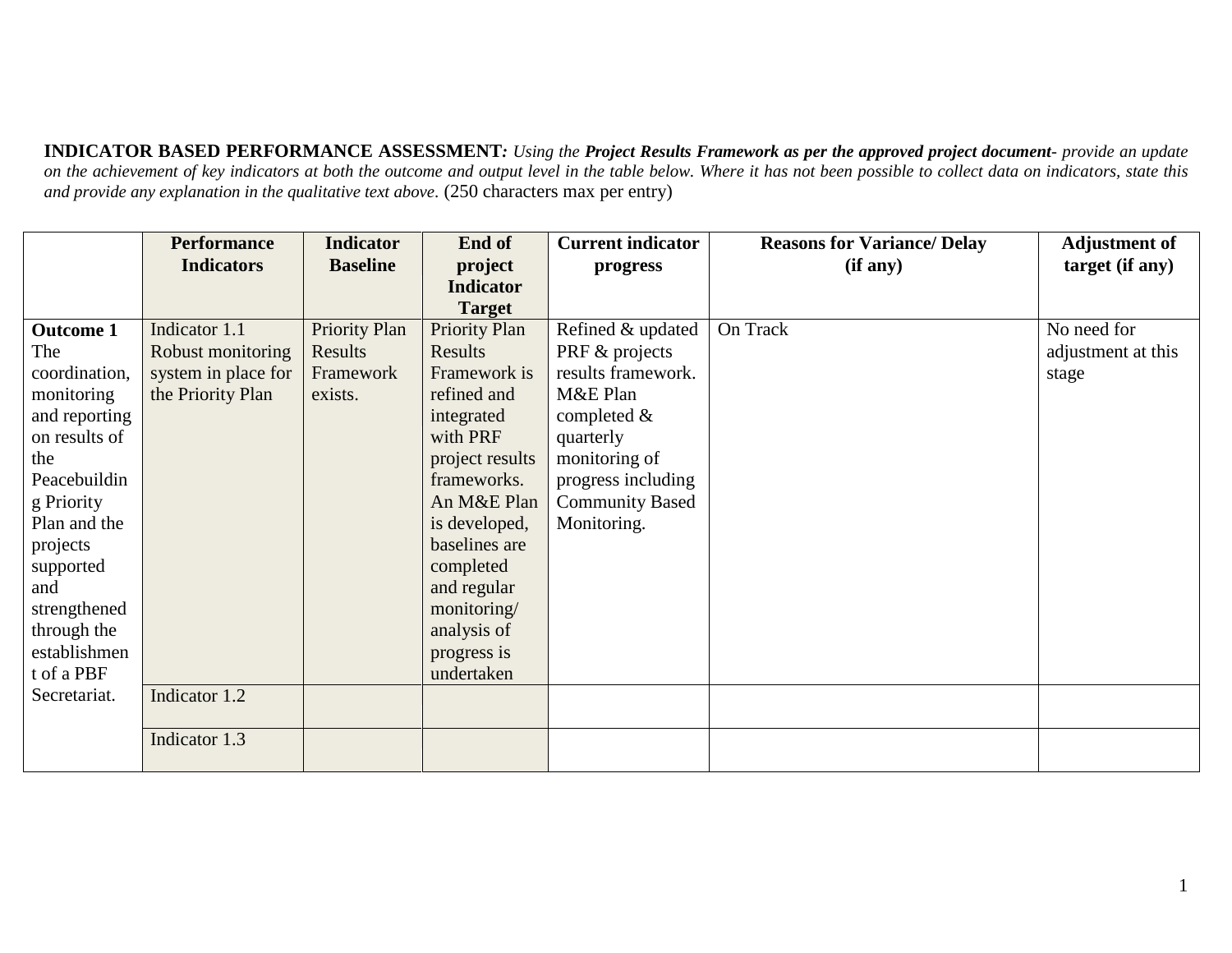| Output 1.1    | Indicator 1.1.1    | $\overline{0}$ | At least 75%    | 56% of key                | On Track | No need for        |
|---------------|--------------------|----------------|-----------------|---------------------------|----------|--------------------|
| Coordination  | Level of           |                | of key          | stakeholders (UN,         |          | adjustment at this |
| of PBF        | satisfaction with  |                | stakeholders    | ABG, BWF,                 |          | stage.             |
| support:      | Secretariat        |                | (UN, Govt,      | NCW, BHOR,                |          |                    |
| Establishmen  | performance by     |                | project staff)  | DPAI, BPS) are            |          |                    |
| t of          | key stakeholders   |                | are satisfied   | satisfied with the        |          |                    |
| coordination  |                    |                | with support    | support received          |          |                    |
| mechanisms    |                    |                | received from   | from PBF                  |          |                    |
| between       |                    |                | <b>PBF</b>      | Secretariat on            |          |                    |
| projects and  |                    |                | Secretariat     | coordination,             |          |                    |
| key           |                    |                |                 | monitoring and            |          |                    |
| stakeholders  |                    |                |                 | reporting.                |          |                    |
| that          | Indicator 1.1.2    | $\Omega$       | Project results | Reports from              | On Track | No need for        |
| contribute to | Project<br>results |                | frameworks      | stakeholders;             |          | Adjustment at this |
| achieving     | frameworks         |                | include sex     | project staff, BWF,       |          | stage              |
| Peacebuildin  | include<br>sex     |                | disaggregated   | <b>BHoR</b> on activities |          |                    |
| g Priority    | disaggregated data |                | data            | include sex               |          |                    |
| Plan          |                    |                |                 | disagregated data         |          |                    |
| outcomes      |                    |                |                 |                           |          |                    |
| and ensure    |                    |                |                 |                           |          |                    |
| coherence     |                    |                |                 |                           |          |                    |
| between       |                    |                |                 |                           |          |                    |
| projects and  |                    |                |                 |                           |          |                    |
| activities.   |                    |                |                 |                           |          |                    |
|               |                    |                |                 |                           |          |                    |
| Output 1.2    | Indicator 1.2.1    |                |                 |                           |          |                    |
|               |                    |                |                 |                           |          |                    |
|               | Indicator 1.2.2    |                |                 |                           |          |                    |
|               |                    |                |                 |                           |          |                    |
| Output 1.3    | Indicator 1.3.1    |                |                 |                           |          |                    |
|               |                    |                |                 |                           |          |                    |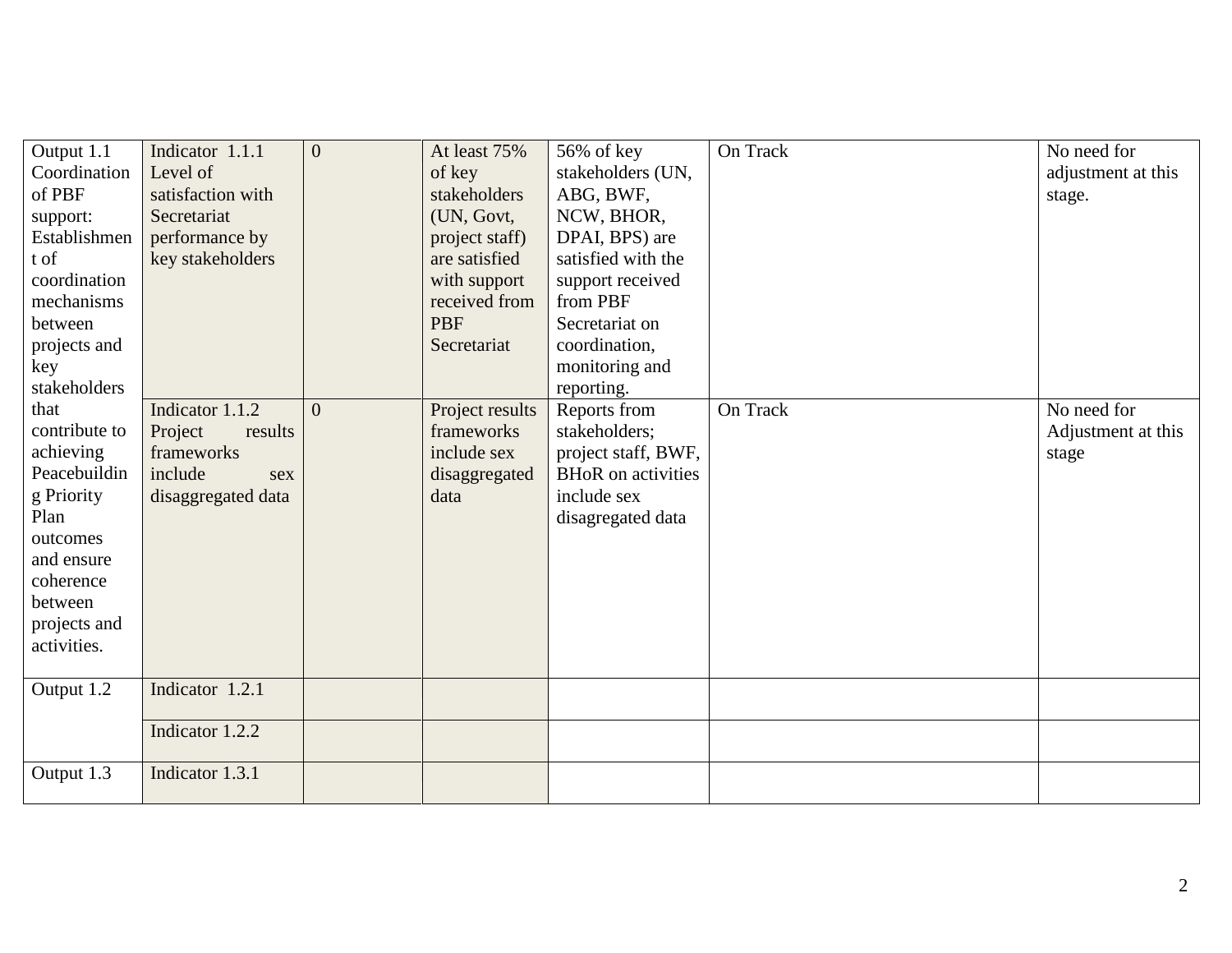|                  | Indicator 1.3.2 |  |  |  |
|------------------|-----------------|--|--|--|
| <b>Outcome 2</b> | Indicator 2.1   |  |  |  |
|                  | Indicator 2.2   |  |  |  |
| Output 2.1       | Indicator 2.1.1 |  |  |  |
|                  | Indicator 2.1.2 |  |  |  |
| Output 2.2       | Indicator 2.2.1 |  |  |  |
|                  | Indicator 2.2.2 |  |  |  |
| Output 2.3       | Indicator 2.3.1 |  |  |  |
|                  | Indicator 2.3.2 |  |  |  |
| Outcome 3        | Indicator 3.1   |  |  |  |
|                  | Indicator 3.2   |  |  |  |
| Output 3.1       | Indicator 3.1.1 |  |  |  |
|                  | Indicator 3.1.2 |  |  |  |
| Output 3.2       | Indicator 3.2.1 |  |  |  |
|                  | Indicator 3.2.2 |  |  |  |
| Output 3.3       | Indicator 3.3.1 |  |  |  |